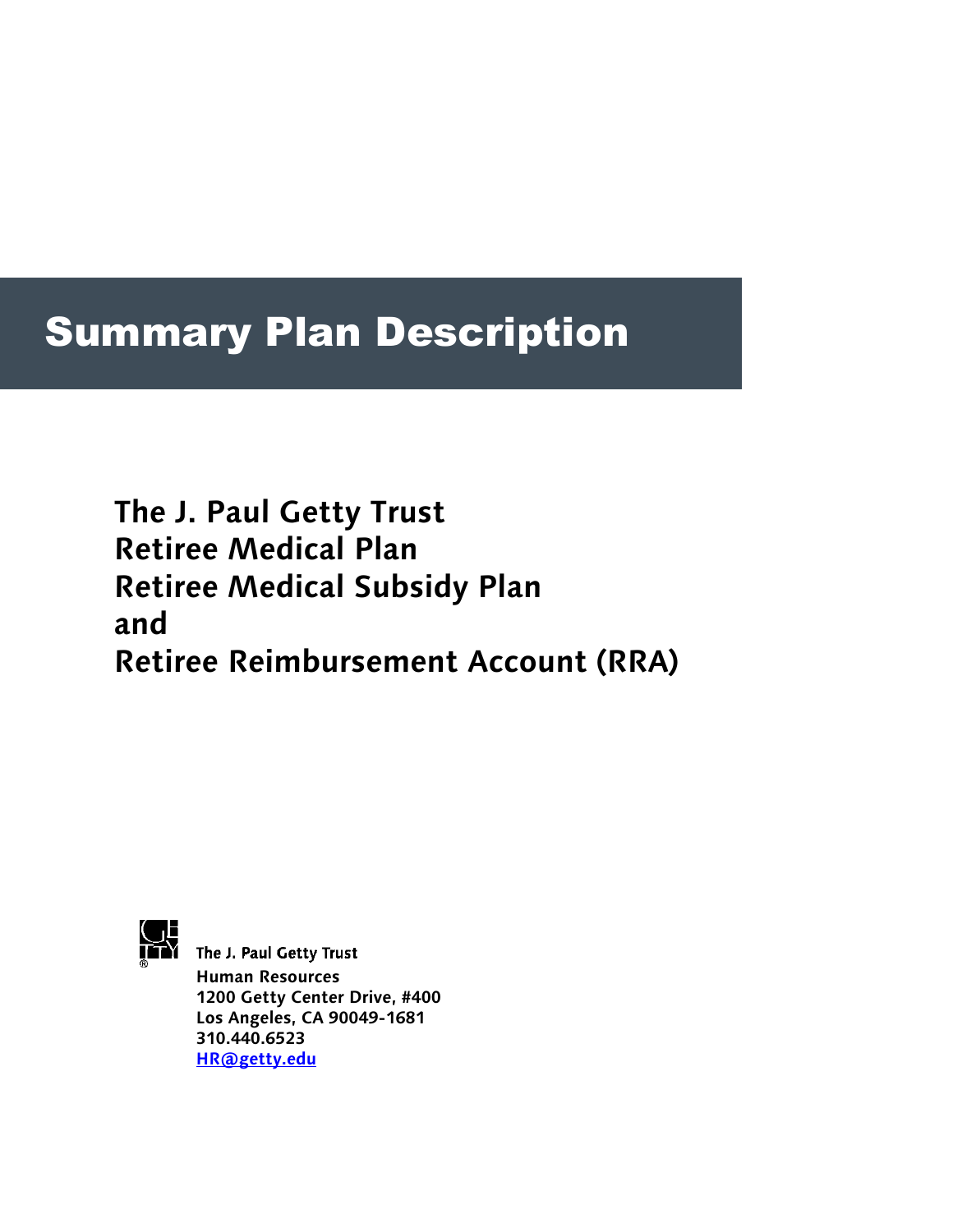## Contents

| REQUESTING REIMBURSEMENT FROM YOUR RETIREE REIMBURSEMENT ACCOUNT11<br>RECEIVING REIMBURSEMENTS - PAPER CHECKS OR DIRECT DEPOSIT12 |  |
|-----------------------------------------------------------------------------------------------------------------------------------|--|
|                                                                                                                                   |  |
|                                                                                                                                   |  |
|                                                                                                                                   |  |
|                                                                                                                                   |  |

 $\sim$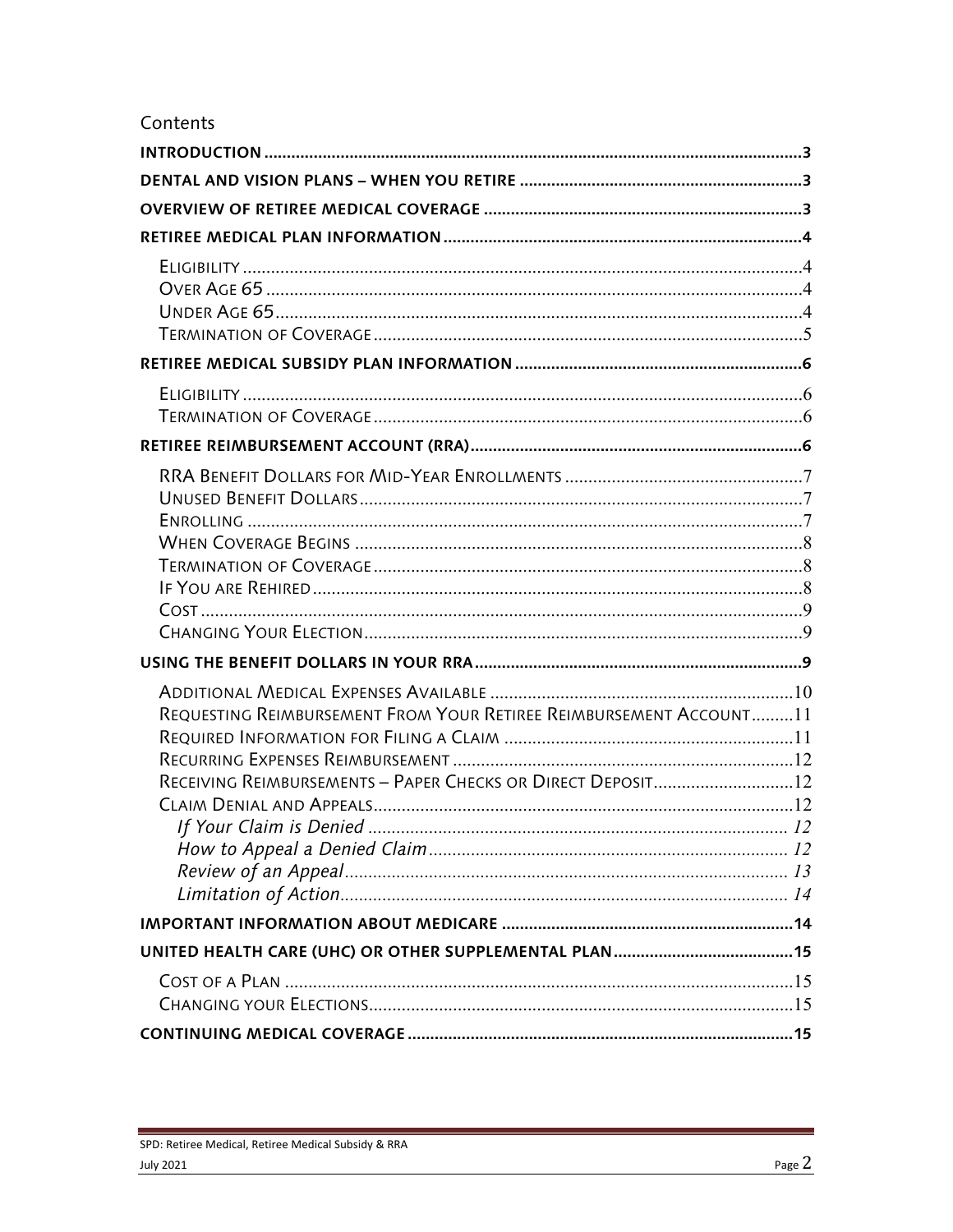## **INTRODUCTION**

This booklet is the Summary Plan Description (SPD) for the J. Paul Getty Trust Retiree Medical Plan, Retiree Medical Subsidy Plan and Retiree Reimbursement Account (RRA).

It also describes the dental and vision plans available for retirees through COBRA. Certain restrictions apply.

The J. Paul Getty Trust has an arrangement with OptumHealth Financial Services (OHFS) under which OHFS will process reimbursements and provide certain other administrative services pertaining to the RRA.

OHFS does not insure the benefits described in this booklet.

This SPD is designed to meet your information needs and the disclosure requirements of the Employee Retirement Income Security Act of 1974 (ERISA).

The J. Paul Getty Trust intends to continue the Plans described in this document, but reserves the right, in its sole discretion, to modify, change, revise, amend or terminate the Plans at any time, for any reason, and without prior notice subject to any collective bargaining agreements between the Employer and various unions, if applicable. This SPD is not to be construed as a contract of or for employment. If there should be an inconsistency between the contents of this summary and the contents of the Plan Documents, your rights shall be determined under the Plan Documents and not under this summary.

You should read this SPD carefully and keep it with your other important documents for future reference. If you have any questions that are not answered in this booklet, contact OptumHealth Financial Services (OHFS) at (877) 298-2305, or Getty Human Resources by calling 310.440.6523 or sending an email to **HR@getty.edu**.

#### **DENTAL AND VISION PLANS – WHEN YOU RETIRE**

If you are enrolled in the Getty's dental and/or vision coverage immediately preceding your retirement, those benefits end on the last day of the month in which you terminate employment.

Continued dental and vision coverage may be available through COBRA continuation. Special rules may apply. For additional information about COBRA as well as current rates, visit www.gettyhr.com or call Getty Human Resources at 310.440.6523.

#### **OVERVIEW OF RETIREE MEDICAL COVERAGE**

Coverage for medical expenses of former employees of the Getty, who meet certain eligibility requirements, comes in the form of participation in the Getty's Retiree Medical Plan or Retiree Medical Subsidy Plan. Each of those Plans provides different options regarding medical benefits beyond employment with the Getty and each includes the Retiree Reimbursement Account.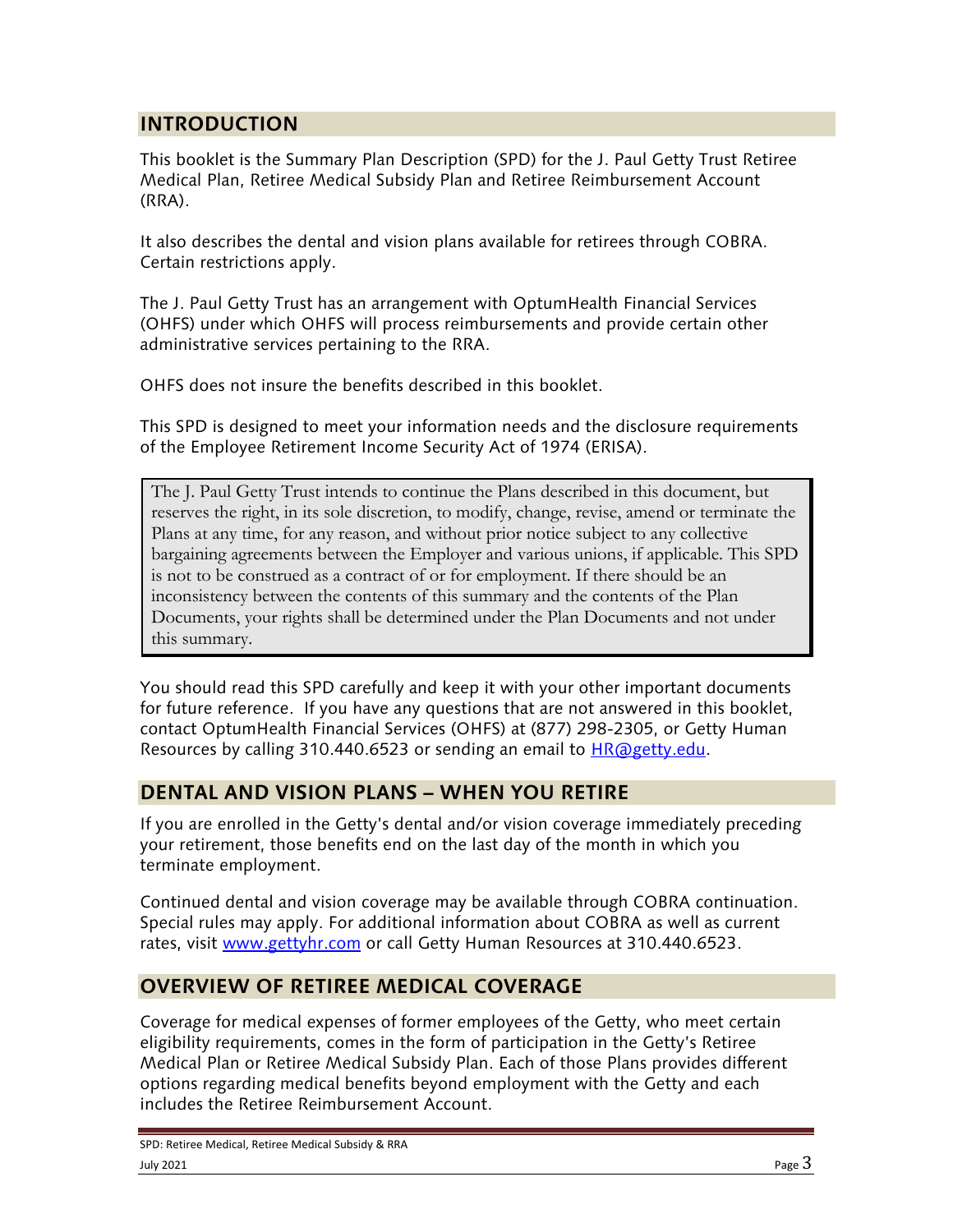If you are not covered under a Getty medical plan as an active employee, immediately preceding your retirement, you will not be eligible for the Getty's Retiree Medical Plan, Retiree Medical Subsidy Plan or RRA. If you are covered under a Getty medical plan as an active employee, medical coverage for you and your covered dependent(s) stops at the end of the month in which you retire.

However, upon leaving the Getty, continued coverage under a Getty medical plan may be available through COBRA continuation. Special rules may apply. For additional information about COBRA as well as current rates, visit www.gettyhr.com or call Getty Human Resources at 310.440.6523.

# **RETIREE MEDICAL PLAN INFORMATION**

## **Eligibility**

To be eligible for the Retiree Medical Plan, you must meet the following criteria:

- You must be employed by the Getty at the time you retire;
- You must have reached age 50 and had a minimum of five (5) years of benefit service\* as of December 31, 2008;
- You must be covered by a Getty medical plan as an active employee at the time of retirement; and
- You must have at least ten (10) years of benefit service.\*

*\*A year of benefit service is defined as a calendar year in which you have completed at least 1,000 hours of service.* 

## **Over Age 65**

The Retiree Medical Plan provides funding for an RRA for both the eligible employee and his/her spouse/same-sex or registered domestic partner, if both were covered on a Getty medical plan immediately preceding the employee's termination of employment.

# **Under Age 65**

Employees under age 65 who are eligible for the Getty Retiree Medical Plan may choose from the following options:

- 1. You and your covered dependent(s) who are on a Getty medical plan immediately preceding your retirement and who are under age 65 may elect to continue coverage under that plan; or
- 2. You may remain on the Getty medical plan and your spouse/partner may elect to begin receiving their RRA (once electing the RRA, the spouse/partner may not re-enroll in a Getty medical plan); or
- 3. You may waive the Getty medical plan and begin receiving your RRA. If you have an eligible spouse/partner under the age of 65 and you make this election, the eligible spouse/partner coverage on the Getty medical plan will also end and they will begin receiving their RRA. You and your spouse/partner may not re-enroll in a Getty medical plan.

If you remain on a Getty medical plan until age 65, you will automatically begin receiving your RRA on your Medicare eligibility date, and your coverage in a Getty medical plan will end at that time. If your spouse/partner remains on a Getty medical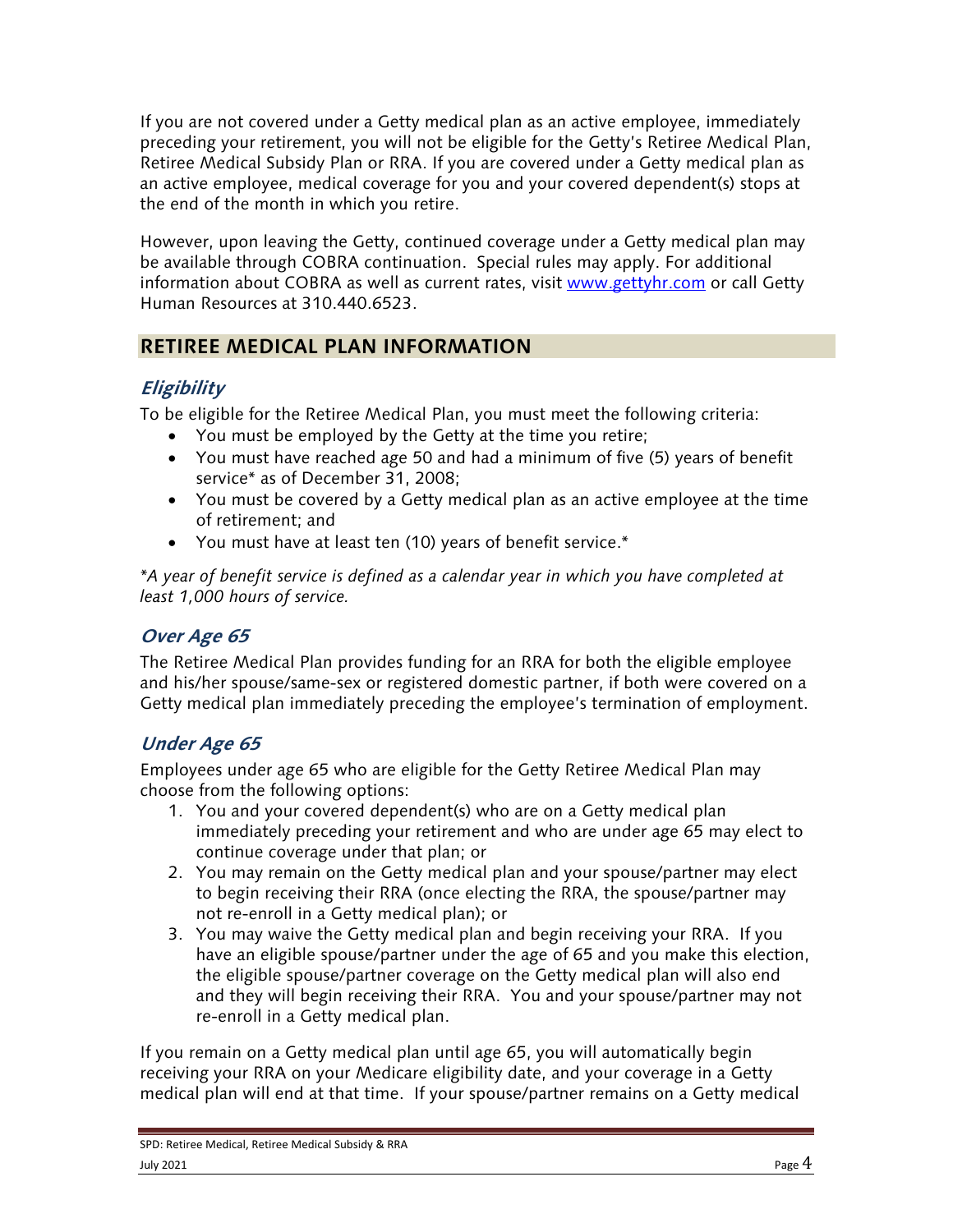plan until age 65, they will automatically begin receiving their RRA on their Medicare eligibility date, and their coverage in a Getty medical plan will end at that time.

Children are not eligible for an RRA but may be eligible for coverage under a Getty medical plan, if they are covered on a Getty medical plan immediately preceding the employee's retirement date. This applies to:

- Dependent children (coverage ends December  $31<sup>st</sup>$  of the year in which they turn 26)
- Dependent children older than age 26, who are physically or mentally incapable of self-support (maximum length of coverage is 36 months, beginning with the first month in which the dependent is covered under the Retiree Medical Plan),
- Children who must be covered under the Plan because of a Qualified Medical Child Support Order (QMCSO)

No one is eligible as a dependent while:

- Serving in the military of any country, or
- Residing outside the United States.

No dependents may be added at any point after an employee leaves the Getty.

*If you are covered under a Getty HMO plan and move to a location outside of the HMO service area, you must enroll in the Getty's HDHP/PPO plan to retain medical coverage. You must notify the Getty of this change within 31 days of your move.* 

#### **Termination of Coverage**

At some point during your retirement, you may decide that you no longer need or want the Getty's medical coverage or RRA, as applicable. Your written election to stop participating in the plan is irrevocable. Once you stop coverage, you will not be able to re-enter the plan at a later date. Any covered dependents would also lose their coverage irrevocably if you terminate this coverage. Termination of medical coverage and/or the RRA will occur at the end of the elected month.

Currently, for dependents enrolled in the Retiree Medical Plan, coverage continues for three (3) years following the death of the retiree.

In the event that you and your spouse divorce, your spouse's medical coverage and/or RRA will terminate at the end of the month in which the divorce is final. You must notify Getty Human Resources as soon as your divorce is final.

Information concerning the coverage and rights under the Getty's medical plan may be found in the Plan Document and Summary Plan Description for the J. Paul Getty Trust Health & Welfare Plan.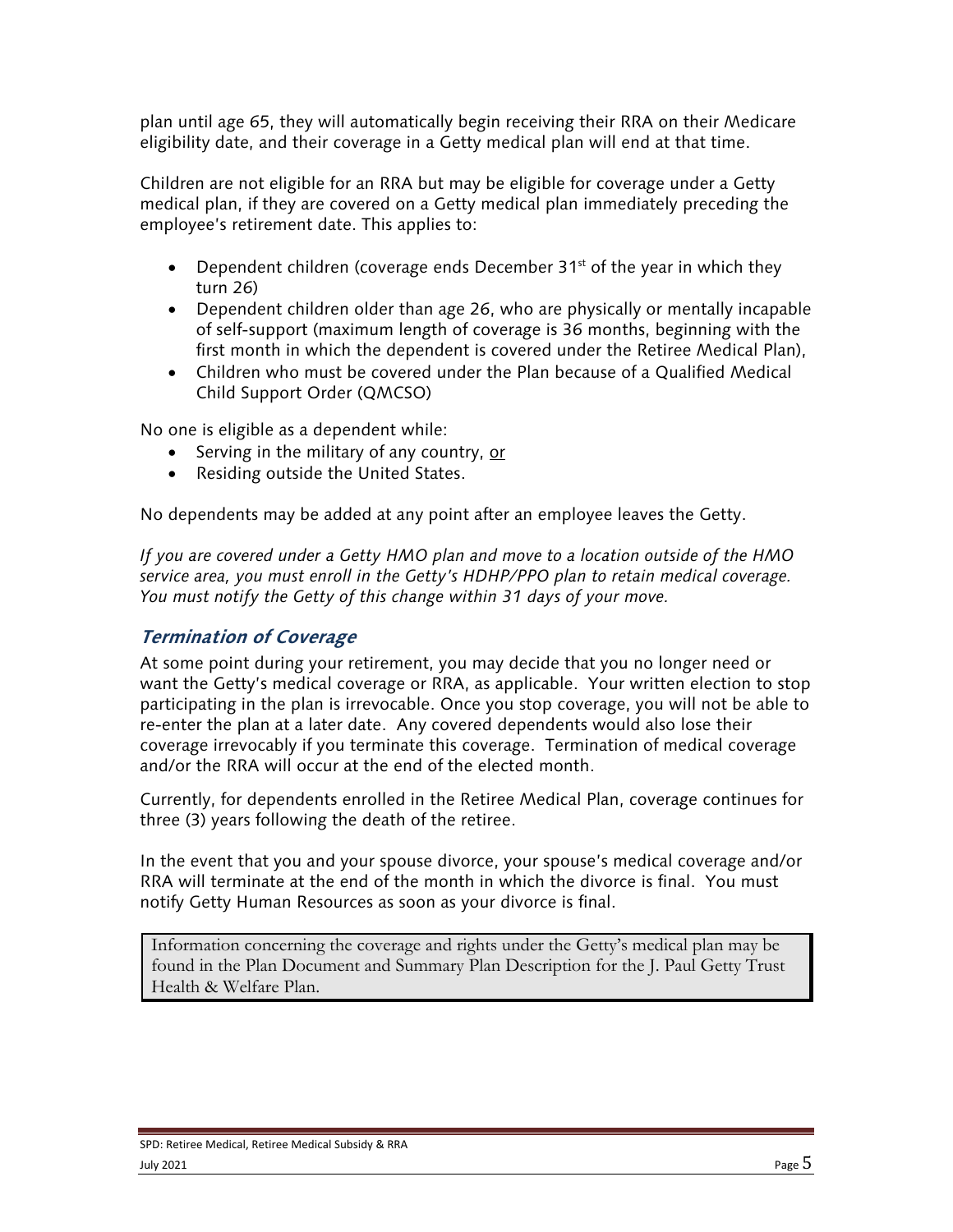## **RETIREE MEDICAL SUBSIDY PLAN INFORMATION**

## **Eligibility**

If you are not eligible for the Getty's Retiree Medical Plan - because you did not reach age 50 and/or did not have a minimum of five (5) years of benefit service\* as of December 31, 2008 - you may instead be eligible to participate in the Retiree Medical Subsidy Plan upon your termination from the Getty. To be eligible for the Retiree Medical Subsidy Plan, you must meet the following criteria:

- You must be covered by a Getty medical plan as an active employee at the time your employment ends;
- You must have a minimum of ten (10) years of benefit service\*; and
- You must be age 55 or older when your employment at the Getty ends.

*\*A year of benefit service is defined as a calendar year in which you have completed at least 1,000 hours of service.* 

This benefit is for Getty employees only and does not apply to dependents.

The Retiree Medical Subsidy Plan provides funding for an RRA for the eligible employee, if covered on a Getty medical plan immediately preceding the employee's termination of employment.

## **Termination of Coverage**

At some point during your retirement, you may decide that you no longer need or want the RRA. Your written election to stop participating in the plan is irrevocable. Once you stop coverage, you will not be able to re-enter the plan at a later date. Termination of the RRA occurs at the end of the elected month.

## **RETIREE REIMBURSEMENT ACCOUNT (RRA)**

A Retiree Reimbursement Account (RRA) is considered a Health Reimbursement Arrangement under Internal Revenue Service guidance, for use in an employee's retirement years. The RRA accumulates over time with employer contributions that are allocated following termination of employment, if the individual has met eligibility criteria.

The allocated Benefit Dollars in the RRA allow participants to pay for certain Eligible Medical Expenses such as deductibles, coinsurance, co-payments, over the counter medicines and drugs, prescriptions, Part B premiums or Eligible Premium Expenses during retirement, as determined by the J. Paul Getty Trust, beginning on the first day of the month after you terminate employment until death, provided that you complete the enrollment form and return it to Getty Human Resources within 31 days after your termination. If Benefit Dollars are used for expenses other than Eligible Medical Expenses, those Benefit Dollars may then be considered taxable income.

The RRA is set up to allow the J. Paul Getty Trust to allocate a specified amount of Benefit Dollars into an RRA, in your name, on an annual basis. The amount of Benefit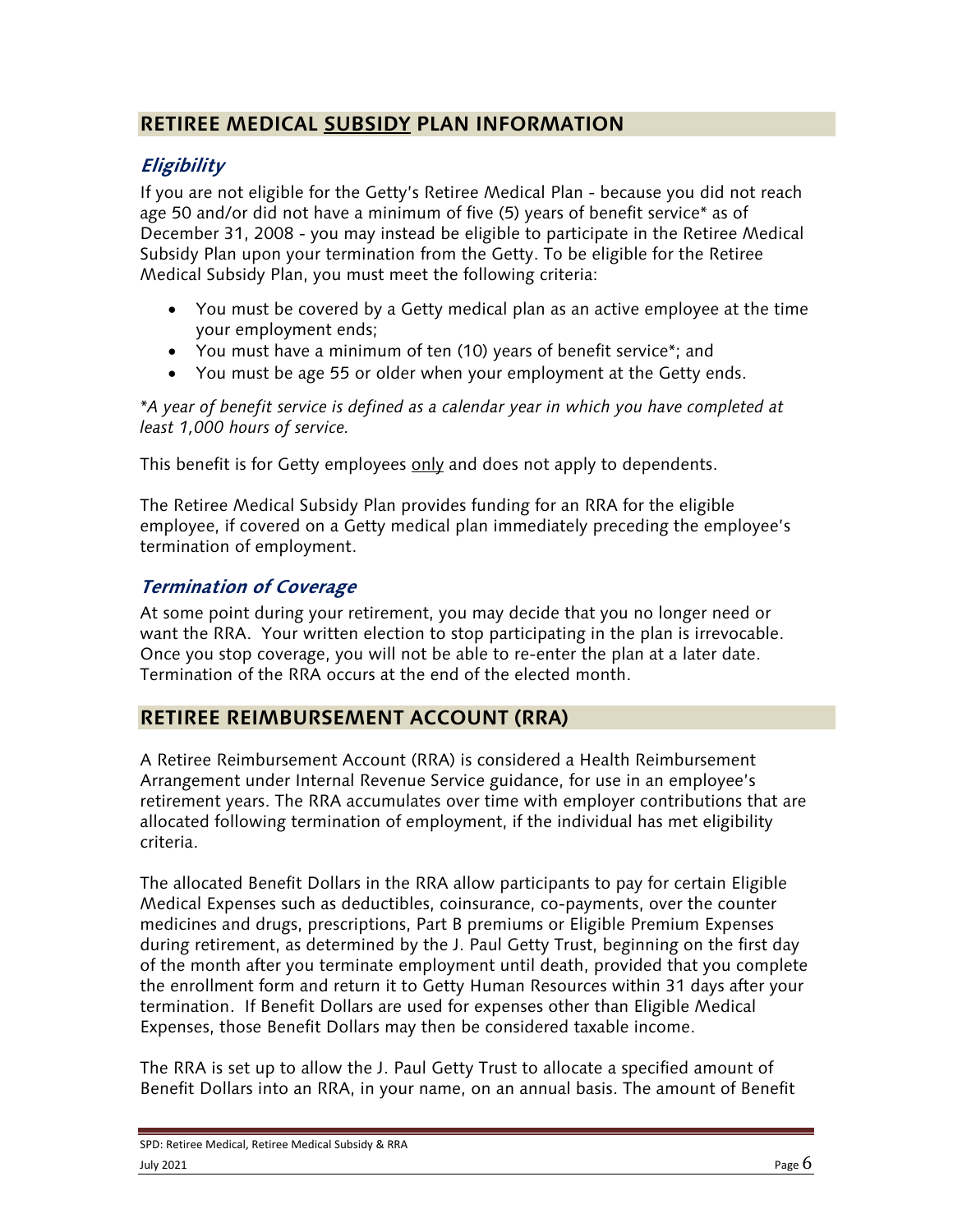Dollars allocated to your RRA will be determined on an annual basis and in a nondiscriminatory manner.

You are not permitted to make any contribution to your RRA. Your RRA is an "unfunded" account, and Benefit Dollars are payable solely from the general assets of the J. Paul Getty Trust.

In the event of the retiree's death, no further contributions will be made to the retiree's RRA, and the RRA Benefit Dollars are forfeited.

The Benefit Dollar amount is determined by the J. Paul Getty Trust and depends on the Benefit Dollar category.

| <b>Benefit Dollar</b><br><b>Eligible Category</b> | <b>Annual Employer Allocation of</b><br>RRA Benefit Dollars <sup>1</sup> |
|---------------------------------------------------|--------------------------------------------------------------------------|
| Retiree Medical Plan                              | \$3,000                                                                  |
| 2. Retiree Medical Subsidy Plan                   | \$1,200                                                                  |

<sup>1</sup>The amount of Benefit Dollars allocated to your RRA may be adjusted on an annual basis, at the sole discretion of the J. Paul Getty Trust.

## **RRA Benefit Dollars for Mid-Year Enrollments**

If you become eligible and enrolled in the RRA any time during the Plan year, the J. Paul Getty Trust will allocate a pro-rated amount of Benefit Dollars to your RRA. This amount will be pro-rated on a monthly basis, retroactive to the first day of the month in which you are eligible for the Plan.

## **Unused Benefit Dollars**

100% of unused Benefit Dollars are carried forward each year. This amount of unused Benefit Dollars is calculated after the end of the 90-day Plan year run off period, which allows you to submit claims from the prior calendar year up to 90 days after the end of the calendar year.

In the event of the death of the retiree, survivors have 90 days to submit claims for reimbursement on behalf of the deceased participant. After that time, the remaining balance reverts back to the J. Paul Getty Trust.

You can keep track of the Benefit Dollars in your RRA by going online to www.UHCRetireeAccounts.com, by calling the toll-free number (877) 298-2305 or by checking your explanation of benefits (EOB) sent to you by OptumHealth Financial Services.

## **Enrolling**

You must notify Getty Human Resources of your intent to retire **90 days** prior to your last day.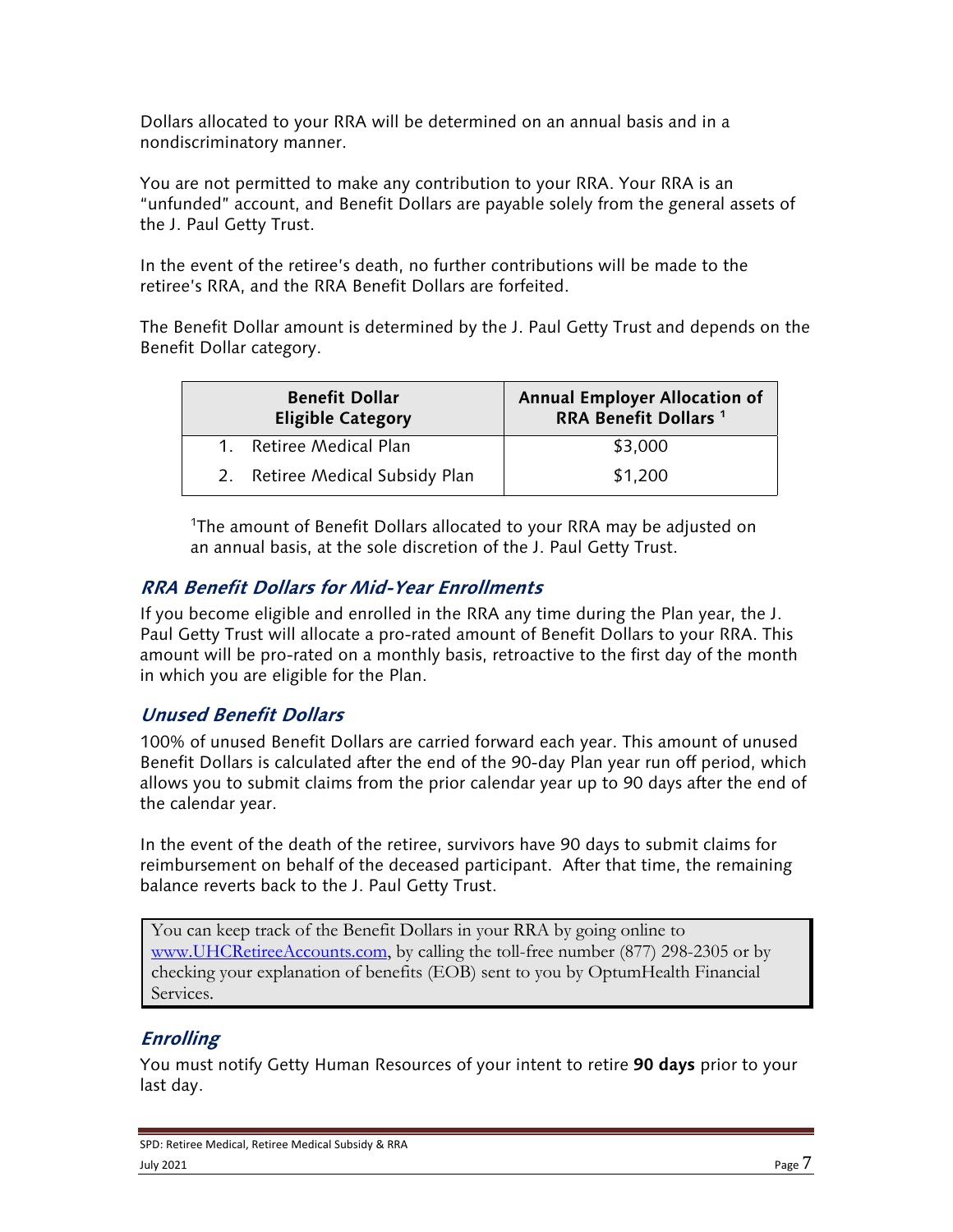You must submit either the Retiree Medical Plan Enrollment Form or the Retiree Medical Subsidy Plan Enrollment Form to Human Resources no later than 31 days following your termination of employment. These forms are available at www.gettyhr.com or you can request a form by calling Getty Human Resources at 310.440.6523.

If Getty Human Resources does not receive your enrollment form within the 31-day period, you will **lose eligibility** for you and/or your dependents to be covered on a Getty medical plan, Retiree Medical Plan, Retiree Medical Subsidy Plan, or RRA and you will **not** be able to enroll in the future.

If you are enrolled in either the Retiree Medical Plan or the Retiree Medical Subsidy Plan prior to age 65, you will automatically receive information about UnitedHealthcare's plans approximately 90 days prior to your 65<sup>th</sup> birthday. UnitedHealthcare offers Medicare Advantage and Supplement Plans to Medicareeligible participants. However, you are not required to enroll in a plan with UnitedHealthcare.

#### **When Coverage Begins**

Coverage begins on the first day of the month following your termination of employment, provided that you complete the enrollment form and return it to Getty Human Resources within 31 days after your termination.

#### **Termination of Coverage**

At some point during your retirement, you may decide that you no longer need or want the RRA. Your written election to stop participating in the plan is irrevocable. Once you stop coverage, you will not be able to re-enter the plan at a later date. Any covered dependents would also lose their coverage irrevocably if you terminate this coverage. Termination of medical coverage and/or the RRA occurs at the end of the elected month.

Currently, for dependents enrolled in the Retiree Medical Plan, coverage continues for three (3) years following the death of the retiree.

In the event that you and your spouse divorce, your spouse's medical coverage and/or RRA will terminate at the end of the month in which the divorce is final. You must notify Getty Human Resources as soon as your divorce is final.

#### **If You are Rehired**

If you have an RRA, either through the Retiree Medical Plan or the Retiree Medical Subsidy Plan, and you are rehired, your RRA will be suspended during the period of your Getty employment. Any Eligible Medical Expenses that are incurred during your Getty employment will not be eligible for reimbursement from your RRA. If you continue to meet all eligibility requirements when your employment ends, your RRA will be reactivated, and you will be eligible for reimbursement of Eligible Medical Expenses, beginning on the first day of the month following your termination of employment.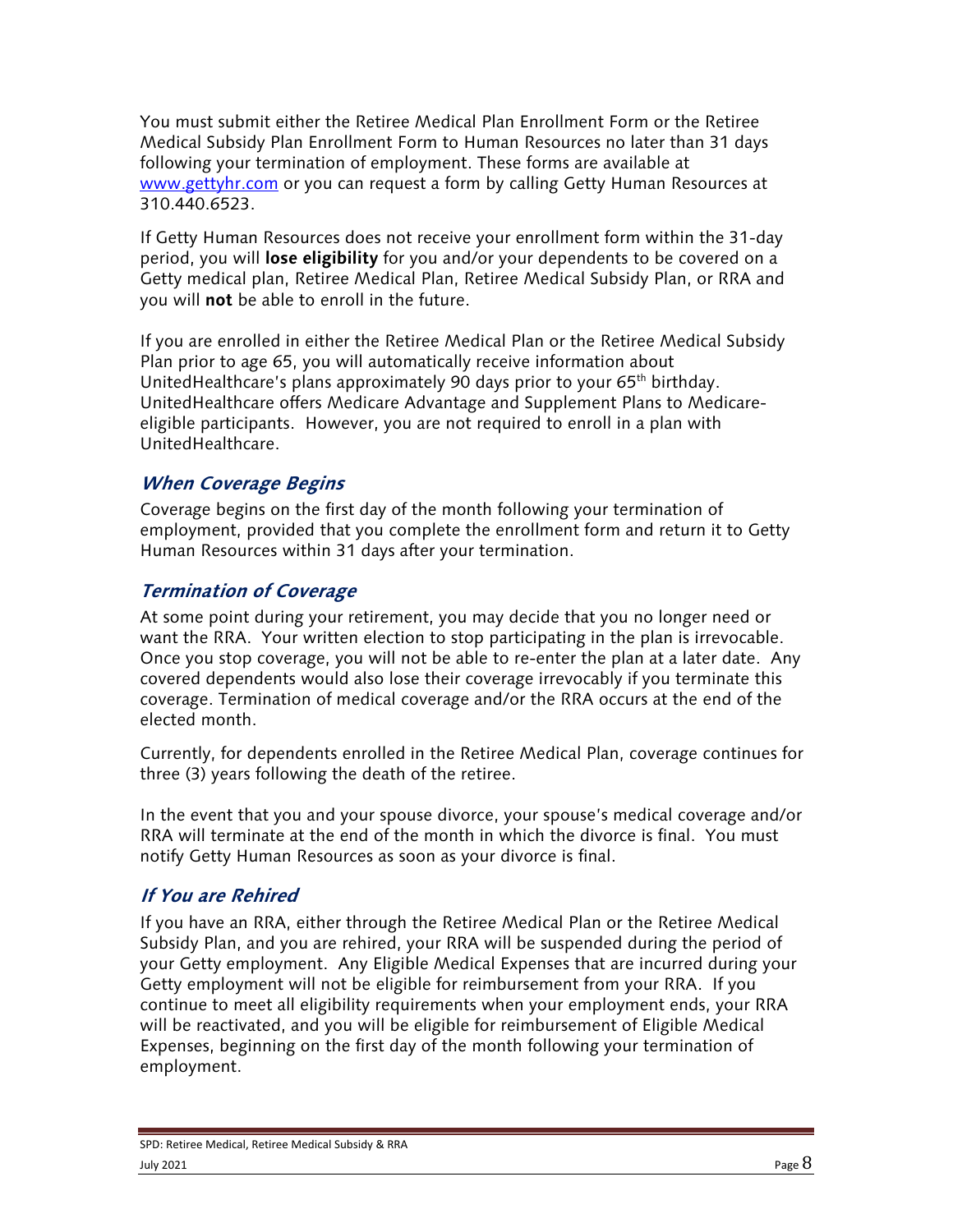## **Cost**

Retirees under age 65 who are enrolled in a Getty medical plan contribute to the cost of medical coverage for themselves and their eligible dependents. The cost of this coverage changes annually. For current costs, visit www.gettyhr.com.

If you elect to begin receiving your Defined Benefit Retirement Plan benefit, the monthly medical plan premiums for you and your covered dependent(s) will be deducted from your monthly Retirement Plan payment. If your monthly Retirement Plan benefit does not cover the cost of medical coverage or you elect to delay receiving the Defined Benefit Retirement Plan benefit, you must pay your premiums directly to the J. Paul Getty Trust. You may pay by check or set up automatic payments via credit card. For more information, call Getty Human Resources at 310.440.6523 or send an email to **HR**@getty.edu.

If you fail to pay your required premium contribution, coverage terminates as of the last day of the most recently paid month. You will **not** be able to re-enroll in this coverage in the future.

#### **Changing Your Election**

If you and/or your dependents are eligible and enrolled in a Getty medical plan, you may change your coverage for the following year during Open Enrollment, which occurs mid-October through mid-November. Information regarding Open Enrollment will be sent to your home address prior to the enrollment period. Be sure to keep Getty Human Resources informed if you move. This will ensure that you receive these important notices. Changes made during Open Enrollment are effective January 1 of the following year. Any changes you make for yourself also apply to eligible dependents.

#### **USING THE BENEFIT DOLLARS IN YOUR RRA**

Your RRA Benefit Dollars may be used to pay for Eligible Medical Expenses and/or Premium Expenses, beginning the first day of the month following your retirement/termination, provided that you complete the enrollment form and return it to Getty Human Resources within 31 days after your termination.

You can use your RRA Benefit Dollars to pay for the items below. Please note that this list is not all-inclusive.

- Items subject to a medical deductible;
- $\bullet$  Items subject to a dental deductible;
- Items subject to a vision deductible;
- Copayments (copays);
- Coinsurance;
- Prescription Medicines and Drugs;
- Vision expenses;
- Dental expenses;
- Medical mileage;
- Over the Counter medicines & supplies; and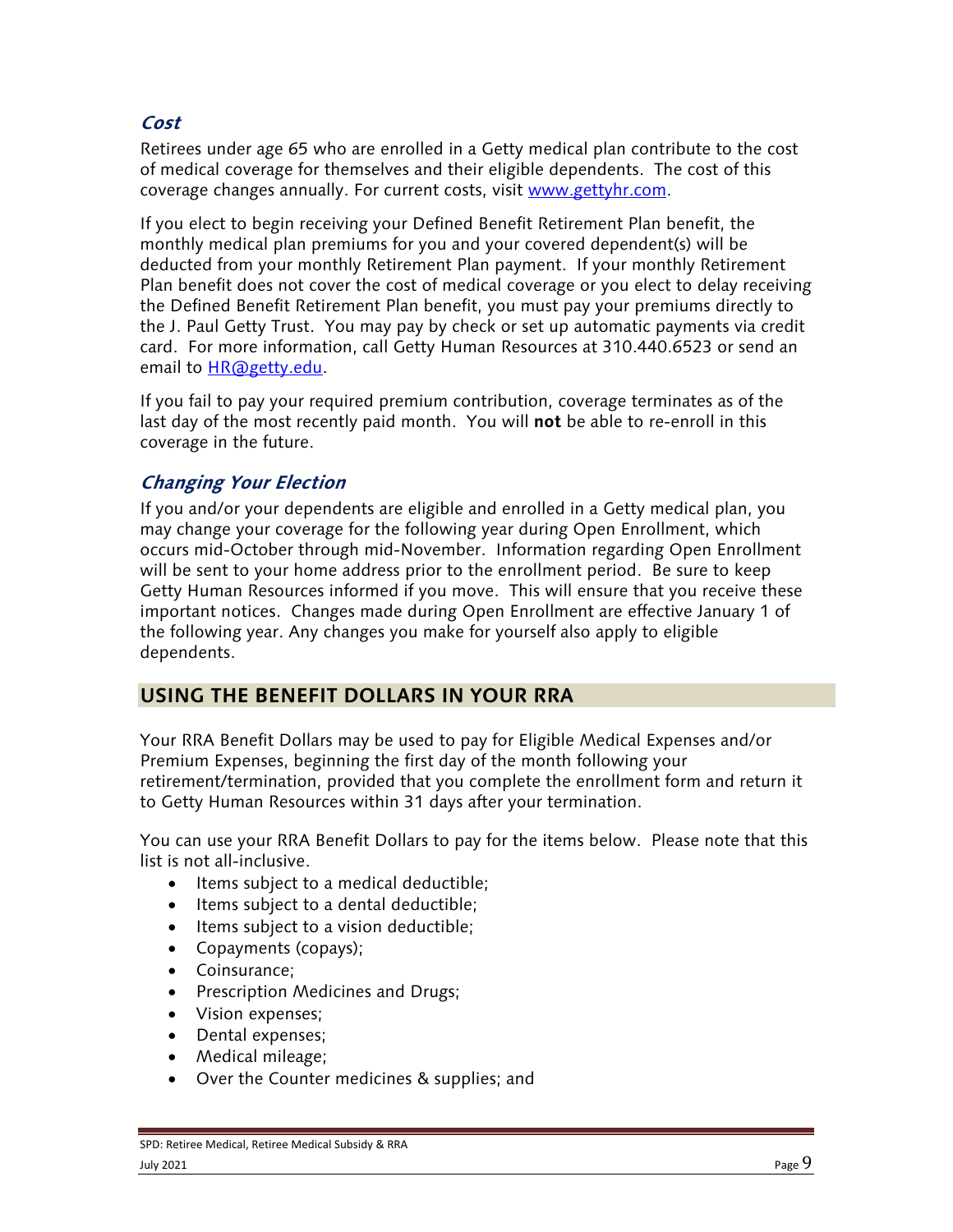Certain "extra" non-traditional expenses (known as Section 213(d) only covered expenses) that are typically not covered by retiree-sponsored health plans or other health plans (see Additional Medical Expenses Available in this section).

The RRA Benefit Dollars may also be used to pay for medical-related premium expenses. The types of Premium Expenses can include:

Medicare Premiums:

- Medicare Part C/Medicare Advantage Premiums (Including dental/vision riders);
- Medicare Part D (PDP) Prescription Premiums;
- Medicare Supplement Premiums; and
- Medicare Part B Premiums.

Other Premiums:

- Medical Premiums (if paid with after-tax dollars);
- Dental Premiums:
- Vision Premiums:
- COBRA Premiums: and
- Long-Term Care Premiums (Up to IRS Tax-Free Limit, Reference IRS Publication 502).

#### **Additional Medical Expenses Available**

You may choose to use the funds in your RRA to pay for certain medical expenses that are typically not covered by retiree-sponsored health plans or other health plans and only covered when you use your RRA Benefit Dollars. These additional medical expenses must be considered a medical expense under Section 213(d) of the Internal Revenue Code of 1986, as amended from time to time, and must also be for "medical care." "Medical care," as defined under Section 213(d), means services and supplies for the diagnosis, cure, mitigation, treatment or prevention of disease, and for treatments affecting any part or function of the body. This definition is subject to change without notice to you. A description and listing of many items which may constitute eligible medical expenses is available in IRS Publication 502, which is available from any regional IRS office or on the IRS website at https://www.irs.gov/pub/irs-pdf/p502.pdf.

When you go to your Physician, you may pay upfront and then submit a reimbursement form as described under the section, *Requesting Reimbursement From Your Retiree Reimbursement Account*, to be reimbursed from your RRA for the Eligible Medical Expenses and/or Premium Expenses that have been incurred.

#### **Note**

Any expense for which you have received reimbursement through your RRA cannot be used as a medical expense deduction on your federal income tax return or cannot be reimbursed under any plan covering health benefits, including a spouse's or dependent's plan.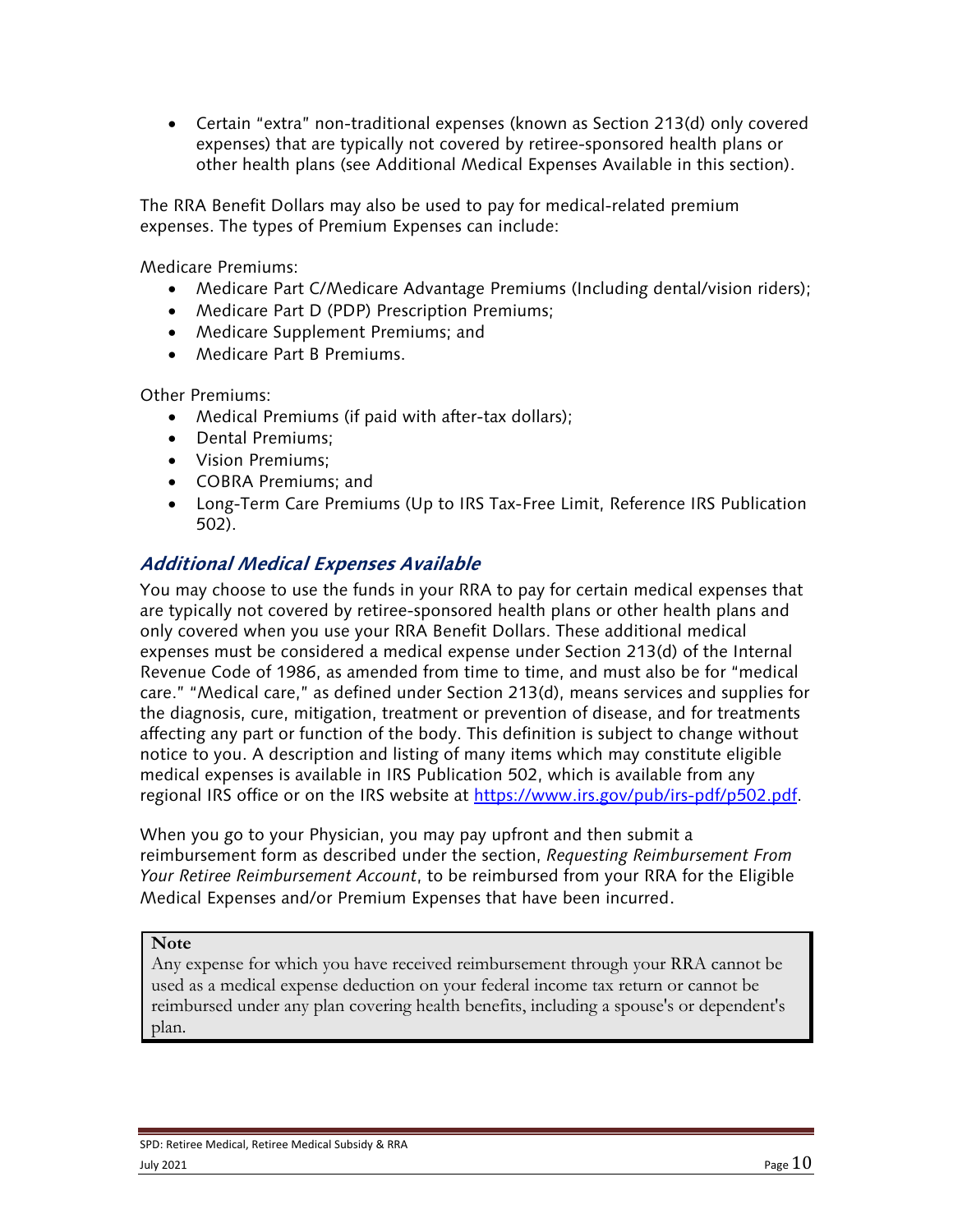## **Requesting Reimbursement From Your Retiree Reimbursement Account**

If you have funds available in your RRA, you may submit a claim for reimbursement of Eligible Medical Expenses and/or Premium Expenses from your RRA. If you do choose to submit a request for reimbursement, the request must be received no later than 90 days following the end of the Plan year and during which you were eligible under this Plan. If you don't provide this information to the Claims Administrator within this timeframe, your claim will not be eligible for reimbursement, even if there are funds available in your RRA. This time limit does not apply if you are legally incapacitated. Any eligible medical expense for which you are reimbursed from your RRA cannot be included as a deduction or credit on your federal income tax return.

Once you become eligible and enrolled in the RRA, you can request reimbursement for Eligible Medical Expenses and/or Premium Expenses up to your total Benefit Dollars as soon as such Eligible Medical Expenses and/or Premium Expenses have been incurred (subject to the requirement that this date not be before January 1, 2015).

You will be reimbursed for Eligible Medical Expenses and/or Premium Expenses as long as the amount requested is at least \$25 for Participants being reimbursed by check. Amounts below \$25 will be accumulated and processed with future payments.

Requests for reimbursements will be processed daily.

#### **Important Note**

The date on which your Claims Administrator processes your claim is used when deducting Benefit Dollars from your RRA. This allows the Benefit Dollars in your RRA to act like a savings account, available for your use when your claim is paid.

## **Required Information for Filing a Claim**

To be reimbursed from your RRA, simply submit a reimbursement form, called a Retiree Reimbursement Request Form, for the Eligible Medical Expenses and/or Premium Expenses that have been incurred. A Reimbursement Request Form is available from the RRA web site at www.optumhealthfinancial.com or you can contact a Customer Care Professional at (877) 298-2305 to request a form. For reimbursement from your RRA, you must include proof of the expenses incurred. For Premium Expense reimbursement, you must attach a copy of the paid premium receipt with your reimbursement form or cancelled check (applicable only to health plan premiums when a receipt is not available). For Eligible Medical Expenses, proof can include a bill, an invoice, third party/provider proof of expense or an Explanation of Benefits (EOB) from any group medical/dental/vision plan under which you are covered. In such cases, an EOB will verify what your out-of-pocket expenses were after payments under other group medical/dental plans.

A Claim for Reimbursement for eligible healthcare expenses can be submitted by mail, fax, or email (scanned requests). Submit completed forms by mail to OptumHealth, P.O. Box 30516, Salt Lake City, UT 84130-0516; or to FAX number (855) 244-5016.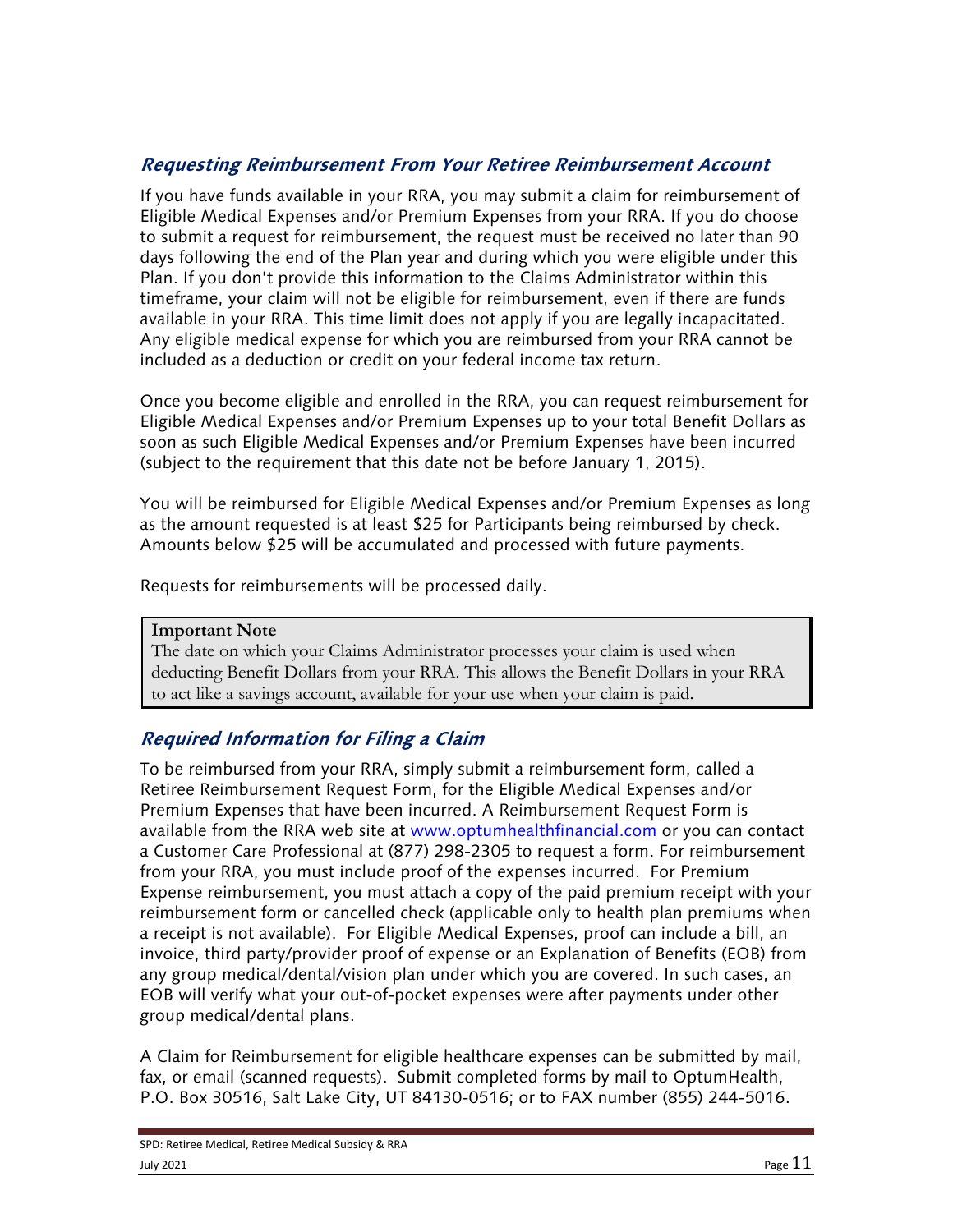#### **Recurring Expenses Reimbursement**

You can arrange an automatic reimbursement for a regularly recurring healthcare expense, such as retiree healthcare premium payments, by submitting a Recurring Expense Reimbursement Request Form. If you decide to use your RRA to be reimbursed for an eligible recurring expense, you don't need to request reimbursement each month; you simply have to complete the Recurring Expense Reimbursement Request Form once a year and you will be automatically reimbursed each month during that year. To request an automatic reimbursement, complete and return the Recurring Expense Reimbursement Request Form. You can contact Customer Care at (877) 298-2305, TTY: 711 to request a form or download and print a form from the RRA web site at www.optumhealthfinancial.com. You will need to provide the amount of the expense and the date you make the payment each month. The automatic reimbursement will continue until the funds in your account are used up, you drop, add or change your coverage, the Plan year ends, or you submit a written request to stop the automatic reimbursement. Once a recurring reimbursement has been set up, you will receive a letter confirming that a recurring reimbursement has gone into effect.

#### **Receiving Reimbursements – Paper Checks or Direct Deposit**

You can receive reimbursements via a standard paper check or via direct deposit into your checking or savings account. To authorize direct deposit of your reimbursement to your savings or checking account, you must complete the Direct Deposit Request Form available at www.optumhealthfinancial.com or you can contact Customer Care at (877) 298-2305 to request a form. Sign the form and return it via FAX to (855) 244- 5016; or mail it to OptumHealth, PO Box 30516, Salt Lake City, Utah 84130-0516. Include a copy of a voided check or savings deposit slip with the form (make sure you include the nine digit routing number usually found on the lower left hand side of the check).

#### **Important**

You can view your RRA online via **www.optumhealthfinancial.com**. This website includes many features such as the option to:

- View your RRA summary page detailing contributions and amount left in your RRA;
- View your RRA Claims Summary including claim transaction details.

## **Claim Denial and Appeals**

#### **If Your Claim is Denied**

If a claim for Benefits is denied in part or in whole, you may call OptumHealth Financial Services (OHFS) at (877) 298-2305 before requesting a formal appeal. If OptumHealth Financial Services (OHFS) cannot resolve the issue to your satisfaction over the phone, you have the right to file a formal appeal as described below.

#### **How to Appeal a Denied Claim**

If you wish to appeal a denied claim, you or your authorized representative must submit your appeal in writing within 180 days of receiving the denial. This written communication should include: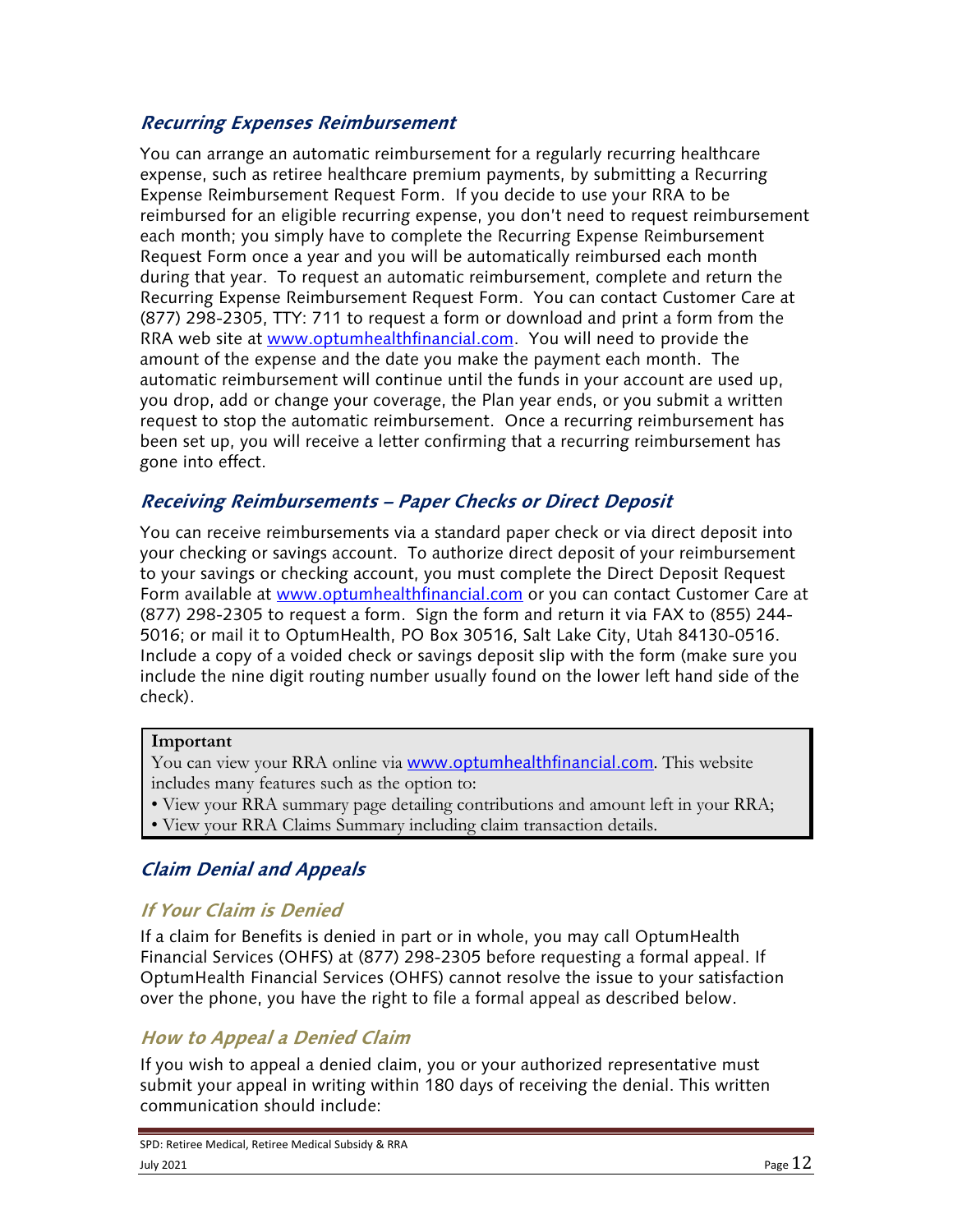- the patient's name;
- the provider's name;
- the date of medical service or expense;
- the reason you disagree with the denial; and
- any documentation or other written information to support your request.

If you wish to request a formal appeal of a denied claim for reimbursement, you should call (877) 298-2305 to obtain the OptumHealth Financial Services (OHFS) address where the appeal should be sent.

#### **Review of an Appeal**

OptumHealth Financial Services (OHFS) will conduct a full and fair review of your appeal. The appeal may be reviewed by an appropriate individual(s) who did not make the initial benefit determination.

Once the review is complete, if OptumHealth Financial Services (OHFS) upholds the denial, you will receive a written explanation of the reasons and facts relating to the denial.

If your claim for reimbursement continues to be denied or you do not receive a timely decision, in limited circumstances, you may be able to request an external review of your claim by an independent third party who will review the denial and issue a final decision.

*Note:* Upon written request and free of charge, any covered persons may examine documents relevant to their claim and/or appeals and submit opinions and comments.

The table below describes the time frames which you and OptumHealth Financial Services (OHFS) are required to follow:

| <b>Claim Denials and Appeals</b>                                                                           |                                                             |  |
|------------------------------------------------------------------------------------------------------------|-------------------------------------------------------------|--|
| <b>Type of Claim or Appeal</b>                                                                             | Timing                                                      |  |
| If your claim is incomplete, Optum Health Financial Services<br>(OHFS) must notify you within:             | 30 days                                                     |  |
| You must then provide completed claim information to<br>OptumHealth Financial Services (OHFS) within:      | 45 days after receiving<br>an extension notice <sup>*</sup> |  |
| If OptumHealth Financial Services (OHFS) denies your initial claim, they must notify<br>you of the denial: |                                                             |  |
| if the initial claim is complete, within:                                                                  | 30 days                                                     |  |
| after receiving the completed claim (if the initial claim is<br>incomplete), within:                       | 30 days                                                     |  |
| You must appeal the claim denial no later than:                                                            | 180 days after<br>receiving the denial                      |  |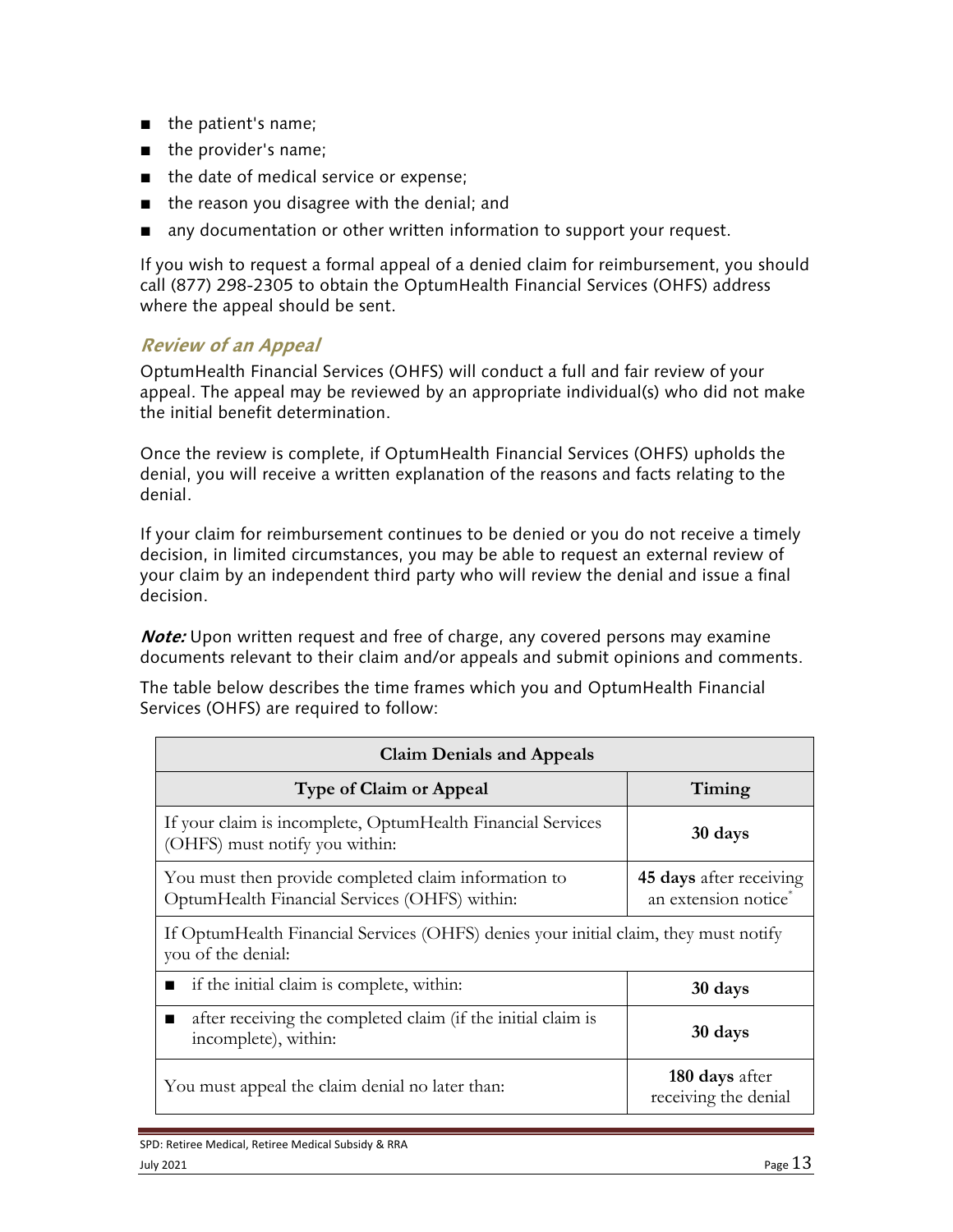| <b>Claim Denials and Appeals</b>                                                        |                                       |  |
|-----------------------------------------------------------------------------------------|---------------------------------------|--|
| <b>Type of Claim or Appeal</b>                                                          | Timing                                |  |
| OptumHealth Financial Services (OHFS) must notify you of<br>the appeal decision within: | 60 days after receiving<br>the appeal |  |

\* *OptumHealth Financial Services (OHFS)* may require a one-time extension of no more than 15 days only if more time is needed due to circumstances beyond their control.

## **Limitation of Action**

You cannot bring any legal action against the J. Paul Getty Trust or the Claims Administrator to recover reimbursement until 90 days after you have properly submitted a request for reimbursement as described in this section and all required reviews of your claim have been completed. If you want to bring a legal action against the J. Paul Getty Trust or the Claims Administrator, you must do so within three years from the expiration of the time period in which a request for reimbursement must be submitted or you lose any rights to bring such an action against the J. Paul Getty Trust or the Claims Administrator.

You cannot bring any legal action against the J. Paul Getty Trust or the Claims Administrator for any other reason unless you first complete all the steps in the appeal process described in this section. After completing that process, if you want to bring a legal action against the J. Paul Getty Trust or the Claims Administrator, you must do so within three years of the date you are notified of our final decision on your appeal or you lose any rights to bring such an action against the J. Paul Getty Trust or the Claims Administrator.

## **IMPORTANT INFORMATION ABOUT MEDICARE**

As an active employee, the Getty's Medical Plan is your primary source of medical coverage whether or not you have another source of insurance. If you are Medicareeligible (age 65 or older) at retirement, then in most cases, Medicare becomes your primary coverage.

It is important to note that the UHC Plans (and, likely, other similar plans) require that you and/or your eligible dependent enroll in Medicare Parts A and B when you become eligible for Medicare, regardless of which medical plan(s) you choose. Part A is financed primarily by payroll taxes and is free for nearly all Medicare enrollees. Enrollees are required to contribute toward the cost of Part B. For more information about Medicare, visit www.medicare.gov, the official U.S. government site for Medicare or call 800.633.4227 (TTY 877.486.2048). You may be subject to a lifetime penalty if you do not enroll in Medicare Part B when you retire. Go to www.medicare.gov for more information or contact your local Social Security office.

*Medicare Part D – If you enroll in a Medicare Supplement plan through UnitedHealthcare (and possibly other, similar plans), you will be required to enroll in Medicare Part D for Prescription Drug Coverage, whether through UHC or elsewhere.*